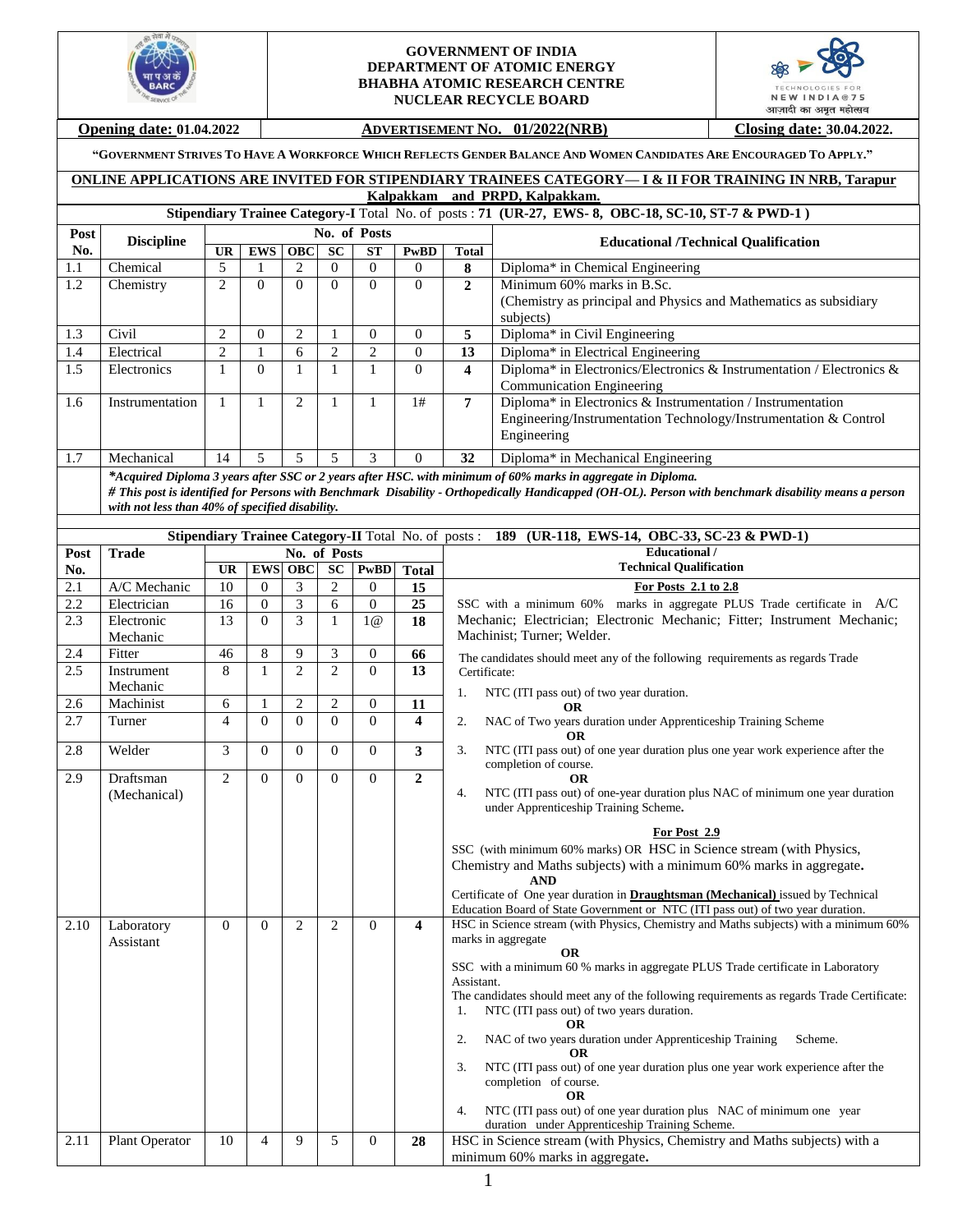#### **Educational/Technical Qualification should be from a recognized University/Board of Technical Education of Central or State Government. Last date for submission of online Application: 30.04.2022.**

*@ This post is identified for Persons with Benchmark Disability - Orthopedically Handicapped (OH-OL). Person with benchmark disability means a person with not less than 40% of specified disability.*

**Age Limit : (as on 30.04.2022)**

|         | <b>Stipendiary Trainee</b> |             |  |  |  |  |  |
|---------|----------------------------|-------------|--|--|--|--|--|
| Age     | Category-I                 | Category-II |  |  |  |  |  |
| Minimum | 18 years                   | 18 years    |  |  |  |  |  |
| Maximum | 24 years                   | vears       |  |  |  |  |  |

#### **Note: Only SSC/Matriculation/HSC Certificate or Birth Certificate issued by Appropriate Government Authority will be accepted as proof of Date of Birth. NO SUBSEQUENT REQUEST FOR CHANGE IN DATE OF BIRTH SHALL BE ENTERTAINED.**

#### **Upper age limit prescribed above is relaxable as under** :

(a) Upto a maximum of five years for SC/ST candidates and three years for OBC candidates.

(b) Relaxation in the Upper age limit of 5 years shall be admissible to children/family members of those who died in the 1984 Riots.

(c) Age relaxation is applicable to PwBD candidates as per Government rules.

(d) Widows, divorced women and women judicially separated from their husbands and who are not re-married are eligible for relaxation in the upper age limit as per Government orders, **only for the posts under Stipendiary Trainee (Category-II) [viz. for the Post Nos. 2.1 to 2.11]**

(e) Age relaxation is **not applicable for SC/ST/OBC candidates applying against Un-reserved (UR) posts or EWS posts**.

**Physical Standards** : Minimum Height : 160 cms. Minimum weight : 45.5 Kgs. (Relaxable if the candidate is otherwise medically fit)

**Total Duration of Training Period** : Two years

#### **Stipend during Training** :

| Stipend (per month) | Category-I   | Category-II   |
|---------------------|--------------|---------------|
| $1st$ year          | $Rs.16000/-$ | $Rs.10.500/-$ |
| $2nd$ vear          | $Rs.18000/-$ | $Rs.12.500/-$ |

## **Selection Method**

**CATEGORY-I** *:* Written Examination of one hour duration will be conducted and will comprise of 40 objective (multiple) type questions. '3' marks for each correct answer and '1' mark will be deducted for each incorrect answer. The syllabus for the said examination will be based on subjects at Diploma/B.Sc. level as the case may be. Those candidates qualifying in the written examination shall be short-listed for interview. NRB reserves the right to restrict number of candidates to be called for interview.

## **FINAL SELECTION WILL BE BASED ON THE PERFORMANCE OF THE CANDIDATE IN THE INTERVIEW ALONE.**

**CATEGORY-II:**The selection process will consist of tests in 3 stages – **Stage 1, Stage 2 & Stage 3**.

**Stage :1** - **Preliminary Test**: Screening examinations to be held to shortlist candidates. The format of the screening examinations will be common for all Trades and will be in the following format :

- 1. Examination will consist of 50 multiple choice questions(choice of 4 answers) of one hour duration in the following proportion:
	- a. Mathematics  $-20$  questions
	- b. Science  $-20$  questions
	- c. General awareness  $-10$  questions
- 2. '3' marks awarded for each correct answer and '1' mark will be deducted for each incorrect answer.
- 3. All candidates with marks <40% in General category and <30% in reserved category will be screened out.

## **Stage : 2** - **Advanced Test**:

- 1. All candidates Screened in Stage-1 will be allowed to undertake Stage-2 (Advance Test) in their respective Trade.
- 2. The Test will comprise 50 multiple choice questions (choice of 4 answers) of two hours duration.
- 3. '3' marks awarded for each correct answer and '1' mark will be deducted for each incorrect answer.
- 4. Candidates with marks <30% in General category and <20% in reserved category will be screened out.
- **5. Merit List of candidates will be prepared after Stage-2 based upon the scores obtained in Stage-2 only.**
- 6. In the event of tie, the following criteria shall be adopted in sequence for deciding the position in the merit list :
- (a) Candidate with lower negative Marks inStage-2 to be placed higher on the merit list.
- (b) Candidate with higher marks in Stage-1 to be placed higher on the merit list.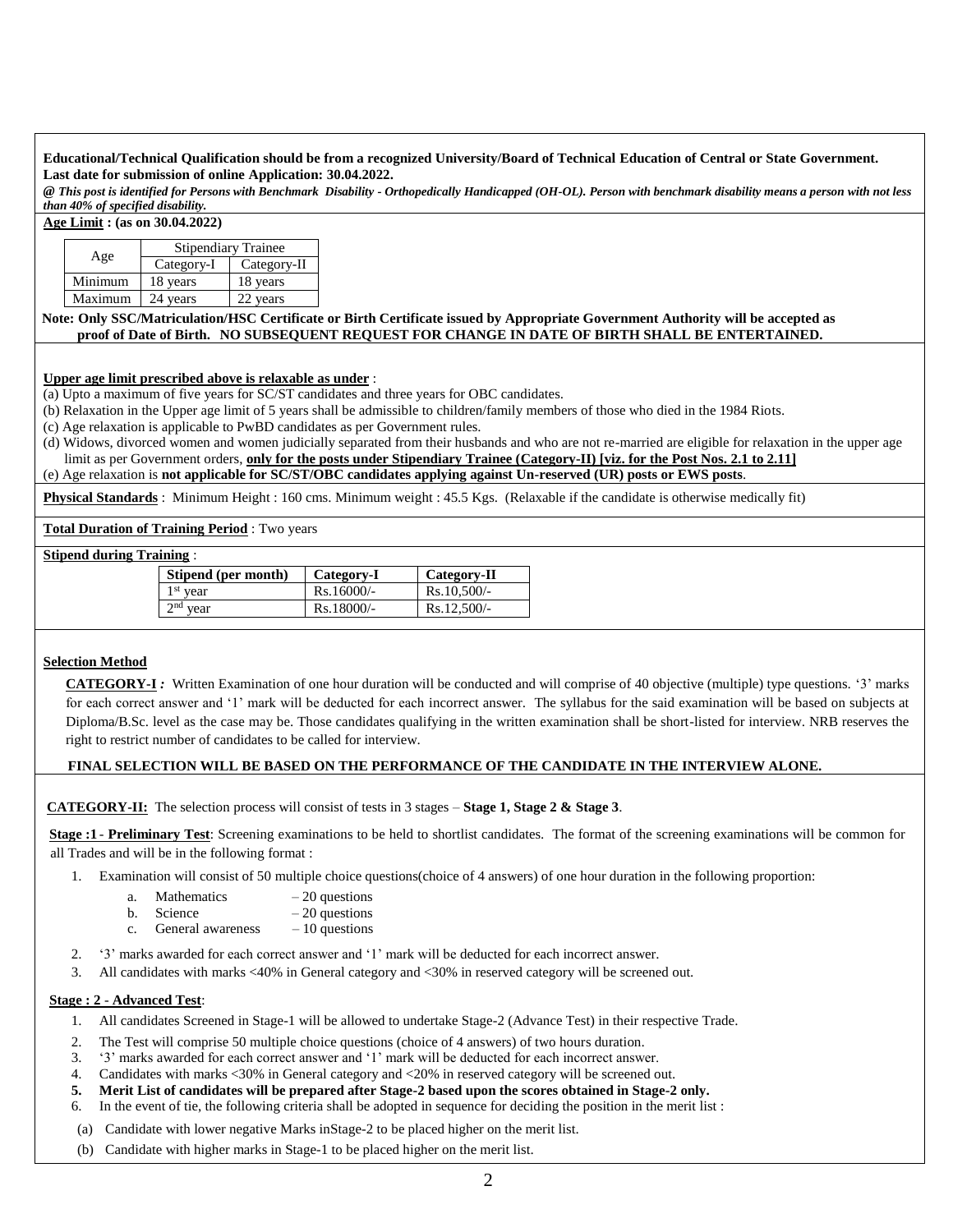- (c) Candidate with lower negative Marks in Stage-1 to be placed higher on merit list.
- (d) Candidate with higher positive marks in Mathematics in Stage-1 to be placed higher on merit list.
- (e) Candidate with higher positive marks in Science in Stage-1 to be placed higher on merit list.
- (f) Candidate older in age as on the date of application

## **Candidates shall undertake the Preliminary and Advanced Test on the same day.**

#### **Stage : 3** - **Skill Test**:

- 1. Based upon the Merit List prepared after Stage-2, candidates will be shortlisted for Stage-3 (Skill Test) in each Trade.
- 2. The number of candidates shortlisted for Skill Test will depend upon the number of candidates qualifying for Stage 2 but will not exceed 4 5 times the number of vacancies in each Trade. NRB reserves the number of candidates to be called for Stage-3 (Skill Test).
- 3. The Skill Test shall be conducted on a Go/No-Go basis for qualifying the candidates. .
- 4. Candidates clearing the Skill Test shall be shortlisted and empanelled in order of merit based on marks secured in Stage-2.
- 5. The number of candidates empanelled in Main List shall not exceed the number of vacancies advertised.
- 6. A Wait List of equal number of candidates as in the Main List shall be made for operation only in case candidates in the Main List do not report for joining.

**SCOPE OF TRAINING:** Selected candidates will be given training at Tarapur/Kalpakkam in various aspects of relevant disciplines/Trades, as per prescribed syllabi of each discipline/Trade and for meeting stringent requirements of NRB, Tarapur/Kalpakkam and PRPD, Kalpakkam. The candidates will not have any choice/option for any particular training programme/training place.

**GRADE AFTER SUCCESSFUL COMPLETION OF TRAINING:** Upon successful completion of training, the Trainees will be considered for absorption in the following grade at the time of appointment depending on their performance during the period of training and interview to be held at the end of the training.

| <b>Stipendiary Trainees</b> | Post                                               | <b>Pay Level</b> | <b>Entry Pay</b> |
|-----------------------------|----------------------------------------------------|------------------|------------------|
| Category-I                  | SCIENTIFIC ASSISTANT/C<br>(Group 'B' Non-Gazetted) | Level 7          | Rs.44900         |
|                             | <b>TECHNICIAN/B</b><br>(Group 'C')                 | Level 3          | Rs.21700         |
| Category-II                 | <b>TECHNICIAN/C</b><br>(Group $(C')$               | Level 4          | Rs.25500         |

**In addition to entry pay, allowances will be admissible under Central Government Rules.**

## **PREVAILING ADDITIONAL BENEFITS:**

**In addition to the normal Pay and Allowances as admissible under rules, the employees of the Department of Atomic Energy are entitled for:**

- **Exciting working environment**
- **Promotions to higher grades which are covered under the Merit Promotion Scheme of DAE.**
- **Healthcare for self and family members.**
- **Attractive performance related incentives.**
- **Attractive professional update allowance.**
- **Leave Travel Concession for self and family.**
- **Reimbursement of Tuition fee / Departmental Accommodation as per Government of India Orders.**
- **Selected candidates, on their appointment, will be governed by the National Pension System (NPS).**

**BOND:** Selected candidates will have to execute a bond to complete the training and serve NRB, BARC or any of the constituent Units of the Department of Atomic Energy, if offered appointment after the training, for a period of 3 years after absorption. A trainee who fails to complete the training or serve the Government for 3 years, if offered appointment, will be liable to pay to the Government a sum equivalent to aggregate amount of stipend received by him/her during the period of training along with interest thereon.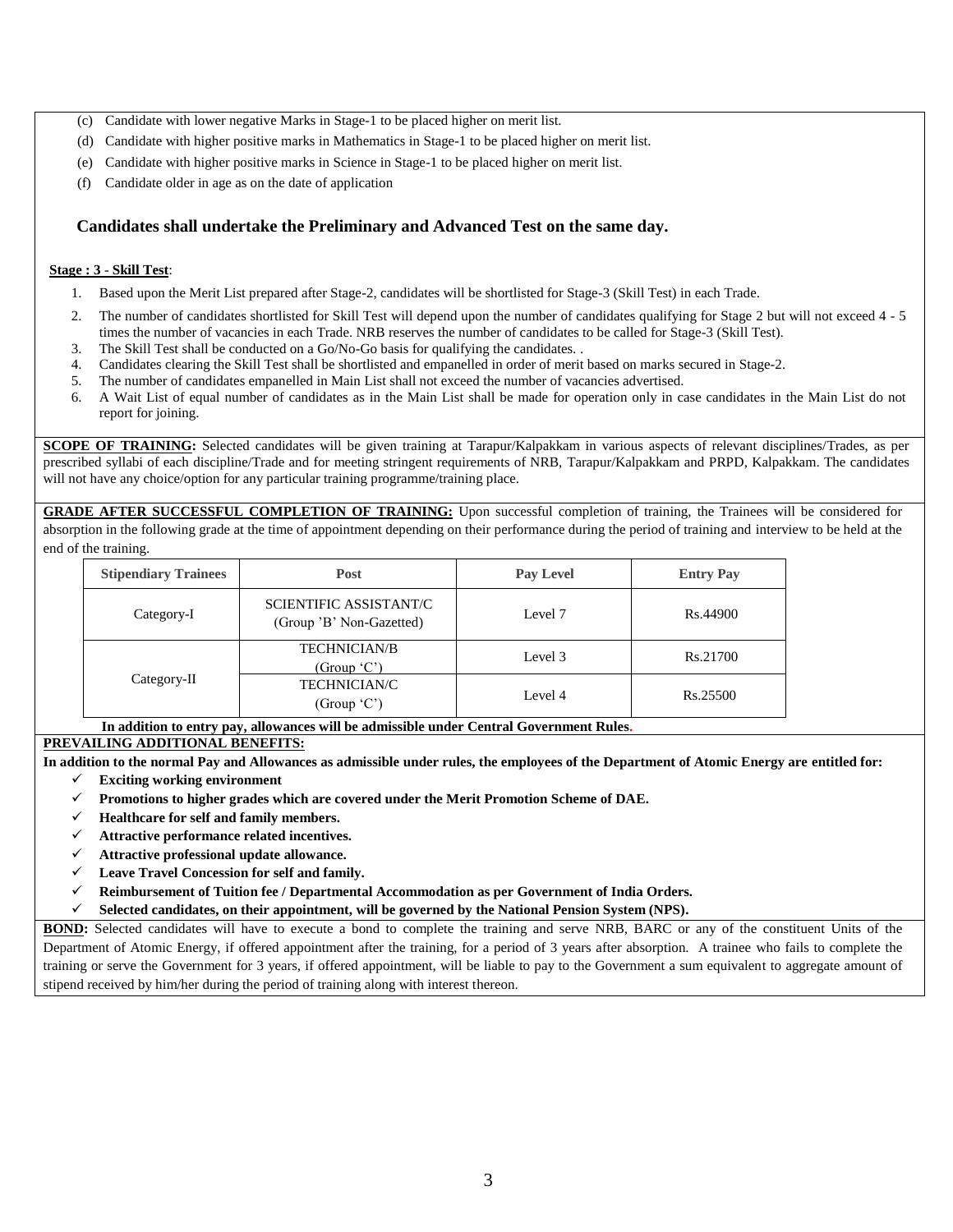# **NATURE OF DUTIES :**

**The selected candidates are likely to be posted at NRB, Tarapur/Kalpakkam/Mumbai and PRPD, Kalpakkam and its units.**

|             | <b>CATEGORY-I</b>          |                                                                                                                            |  |  |  |  |  |
|-------------|----------------------------|----------------------------------------------------------------------------------------------------------------------------|--|--|--|--|--|
| Post<br>No. | <b>Discipline</b>          | <b>Nature of duties</b>                                                                                                    |  |  |  |  |  |
| 1.1         | Chemical                   | Operation of process plant.                                                                                                |  |  |  |  |  |
| 1.2         | Chemistry                  | Operation of Laboratory equipment and Chemical Analytical work.                                                            |  |  |  |  |  |
| 1.3         | Civil                      | Civil Construction work.                                                                                                   |  |  |  |  |  |
| 1.4         | Electrical                 | Operation and Maintenance of Sub-station/HT/LT equipment.                                                                  |  |  |  |  |  |
| 1.5         | Electronics                | Maintenance of Electronics instruments.                                                                                    |  |  |  |  |  |
| 1.6         | Instrumentation            | Maintenance of Process instruments.                                                                                        |  |  |  |  |  |
| 1.7         | Mechanical                 | Operation, Fabrication and Maintenance of systems and Maintenance of Plant Utility system, material<br>Handling equipment. |  |  |  |  |  |
|             | <b>CATEGORY-II</b>         |                                                                                                                            |  |  |  |  |  |
| Post<br>No. | <b>Trade</b>               | <b>Nature of duties</b>                                                                                                    |  |  |  |  |  |
| 2.1         | A/C Mechanic               | Operation and Maintenance of Air Conditioning System.                                                                      |  |  |  |  |  |
| 2.2         | Electrician                | Erection, Operation and Maintenance of Electrical Equipment and Auxiliaries in Sub-station and other<br>Installations.     |  |  |  |  |  |
| 2.3         | Electronic Mechanic        | Fabrication, Maintenance and Operation of Electronic Equipment / Telecommunication Systems.                                |  |  |  |  |  |
| 2.4         | Fitter                     | Operation, Fabrication and Maintenance of Mechanical Utility Systems.                                                      |  |  |  |  |  |
| 2.5         | <b>Instrument Mechanic</b> | Operation and Maintenance of Instrumentation System                                                                        |  |  |  |  |  |
| 2.6         | Machinist                  | Operation of Milling, Drilling, Lathe and Shaping Machine.                                                                 |  |  |  |  |  |
| 2.7         | Turner                     | Lathe machine operation and other maintenance works                                                                        |  |  |  |  |  |
| 2.8         | Welder                     | Gas Cutting and Welding Works.                                                                                             |  |  |  |  |  |
| 2.9         | Draftsman (Mechanical)     | Computer aided symmetric drawings etc.                                                                                     |  |  |  |  |  |
| 2.10        | Laboratory Assistant       | Assistance in Chemical Analytical works.                                                                                   |  |  |  |  |  |
| 2.11        | <b>Plant Operator</b>      | Assistance in process of Radiochemical Plants and Operation                                                                |  |  |  |  |  |
|             |                            | NOTE:- DUTIES WILL INVOLVE WORKING IN ROUND-THE-CLOCK/GENERAL SHIFT                                                        |  |  |  |  |  |

#### **ONLINE APPLICATIONS ARE ALSO INVITED FOR THE FOLLOWING POSTS IN NRB (Kalpakkam / Mumbai / Tarapur) and PRPD, Kalpakkam THROUGH DIRECT RECRUITMENT: Total No. of Posts: 6 [Group B – 1 and Group C – 5]** (UR-2, EWS-1, SC-2 & PWD-1)

|          |                                       |    |            |            | No. of posts   |           |                     |              |                                                                                                                                                                                                                                                                                                                                                     |
|----------|---------------------------------------|----|------------|------------|----------------|-----------|---------------------|--------------|-----------------------------------------------------------------------------------------------------------------------------------------------------------------------------------------------------------------------------------------------------------------------------------------------------------------------------------------------------|
| Post No. | Name of the Post                      | UR | <b>EWS</b> | <b>OBC</b> | <b>SC</b>      | <b>ST</b> | <b>PwBD</b>         | <b>Total</b> | Educational / Technical Qualification                                                                                                                                                                                                                                                                                                               |
| DR/1     | Scientific<br>Assistant/B<br>(Safety) |    | $\Omega$   | $\Omega$   |                | $\Omega$  | 0                   |              | Diploma in any engineering (with minimum 50% marks in<br>aggregate) OR B.Sc. (with minimum 50% marks in<br>aggregate)<br><b>AND</b><br>One year Diploma / Certificate in <b>Industrial Safety</b>                                                                                                                                                   |
| DR/2     | Technician/B<br>(Library Science)     | 0  | $\Omega$   | $\Omega$   | 0              | $\Omega$  | $[*HH]$<br>$(PD)$ ] |              | SSC (with minimum 60% marks in aggregate) OR HSC in<br>Science stream (with Physics, Chemistry and Maths)<br>subjects) with a minimum 60% marks in aggregate.<br><b>AND</b><br>Certificate of One year duration in <b>Library Science</b> issued<br>by Technical Education Board of State Government or NTC<br>(ITI pass out) of two year duration. |
| DR/3     | Technician/B<br>(Rigger)              |    |            | $\Omega$   | $\mathfrak{D}$ | 0         | 0                   | 4            | SSC (with minimum 60% marks in aggregate) OR HSC in<br>Science stream (with Physics, Chemistry and Maths)<br>subjects) with a minimum 60% marks in aggregate.<br><b>AND</b><br>Certificate of One year duration in <b>Rigger Trade</b> issued by<br>Technical Education Board of State Government or NTC (ITI<br>pass out) of two year duration.    |

**\* DR/2 post is identified for Persons with Benchmark Disability –Hearing Handicapped (HH) - Partially Deaf (PD). 'Hearing Impairment' means loss of 60 decibels or more in the better ear in the conversational range of frequencies.**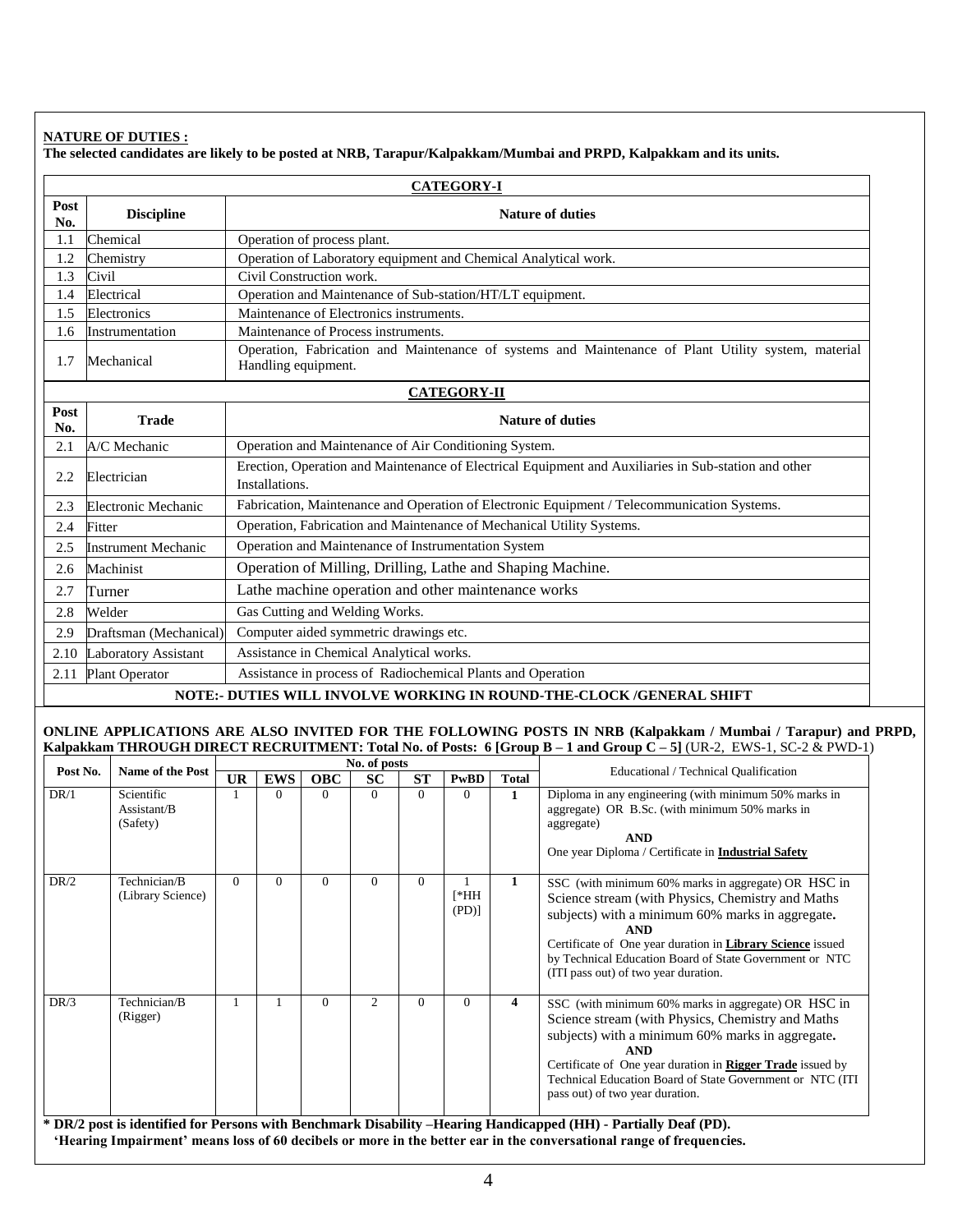## **CRITERIA**:

#### **Age limit as on 30.04.2022 :**

|                 | DR/2 & DR/3 |
|-----------------|-------------|
| <i>A</i> inimum |             |
| Maximum         |             |

#### **Note: Only SSC/Matriculation/HSC Certificate or Birth Certificate issued by Appropriate Government Authority will be accepted as Proof of Date of Birth. NO SUBSEQUENT REQUEST FOR CHANGE IN DATE OF BIRTH SHALL BE ENTERTAINED.**

(1) Upper age limit prescribed above is relaxable as per the Government Rules in vogue :

- (a) Upto a maximum of five years for SC/ST candidates and three years for OBC candidates & age relaxation to PwBD candidates as per applicable rules. (b) For departmental candidates (Central Government Civilian employees) with 3 years continuous service in the same line or allied cadre,
	- upper age limit will be upto 40 years for General candidates, 43 years for OBC candidates and 45 years for SC/ST candidates;
- (c) Widows, divorced women and women judicially separated from their husbands and who are not re-married are eligible for relaxation in the upper age limit as per Government orders – **only for the posts under Direct Recruitment (viz. for Post No DR/3);**
- (d) Relaxation for Ex-Servicemen will be as per Government orders.;
- (e) Relaxation for Meritorious Sportspersons will be as per Government orders;

(f) Relaxation in the upper age limit of 5 years shall be admissible to children / family members of those who died in the 1984 riots in India.

## **SELECTION METHOD:**

**(1) For the post at S.No.DR/1 the selection procedure will be same as for the posts of STIPENDIARY TRAINEES (CATEGORY-I). (2) For the post at S.No.DR/2 selection procedure will be same as for the posts of STIPENDIARY TRAINEES (CATEGORY-II) without Stage :3 - Skill Test.**

**(3) For the post at S.No. DR/3 selection procedure will be same as for the posts of STIPENDIARY TRAINEES (CATEGORY-II)** *(as indicated at page No 2&3)*

EMOLUMENTS :

| Post No. | <b>Name of the Post</b>         | <b>Pay Level</b> | <b>Entry Pay</b> |
|----------|---------------------------------|------------------|------------------|
| DR/1     | Scientific Assistant/B (Safety) | Level 6          | Rs.35.400        |
| DR/2     | Technician/B (Library Science)  | Level 3          | Rs.21.700        |
| DR/3     | Technician/B (Rigger)           | Level 3          | Rs.21.700        |

In addition to entry pay, allowances will be admissible under Central Government Rules.

## **NATURE OF DUTIES** :

| Post No. | Name of the post                 | <b>Nature of Duties</b>                                                      |
|----------|----------------------------------|------------------------------------------------------------------------------|
| DR/1     | Scientific Assistant/B (Safety)  | To supervise the overall safety of plant and site.                           |
| DR/2     | Technician / B (Library Science) | Arrangement / retrieval of books and documents. Maintenance of records, etc. |
| DR/3     | Technician/B (Rigger)            | Maintenance of material handling machineries, heavy material handling, etc.  |

#### **HOW TO APPLY** :

Applications may be submitted ONLY ONLINE by visiting the link **" https://nrbapply.formflix.com"**

The facility of online application will be opened from **01.04.2022**

For online submission of application, please visit the website " https://nrbapply.formflix.com". Candidates are advised to read instructions given on home page of our website.

Only one application is acceptable for one post. If a candidate wishes to apply for more than one post, application and fees should be submitted separately for each post.

Candidates are advised to submit the ONLINE application well in advance without waiting for the **Closing date (30.04.2022)**

**APPLICATION FEE** : Mode of payment of the Application Fee is through Online.

**(1) For post Nos.1.1 to 1.7 and DR/1 – Rs.150/-**

 **(2) For post Nos.2.1 to 2.11, DR/2 and DR/3 – Rs.100/-**

Exemption : (i) Fee is exempted for candidates belonging to SC/ST, PWD and Women category.

(ii) Fee is exempted for candidates belonging to Ex-Serviceman (only for Post Nos.DR/1 to DR/3)

The Application number will be generated after the submission of the application which is required for making online payment of the application fee and hence submission of application is mandatory before online payment of application fees. However, fee NOT paid will be treated as incomplete application and hence will be rejected.

Application fee should be paid on or before the last date of receipt of online applications. Candidates are advised to make the online payment well in advance without waiting for closing date/last date of submission of online application.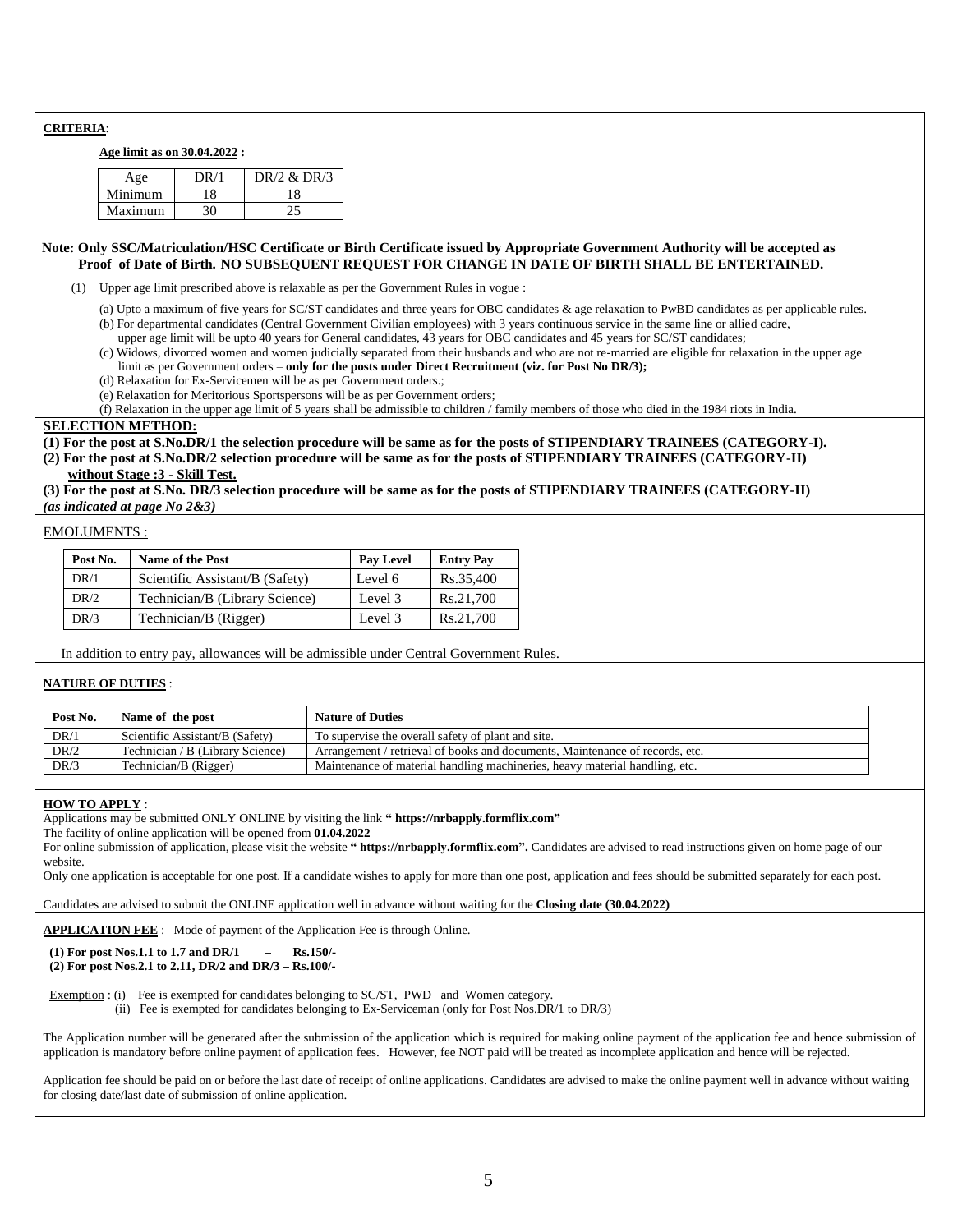| 1.  | The vacancies are provisional and subject to variation. The filling up of vacancies indicated in the advertisement is also subject to the approval of<br>Competent Authority and may not be filled up if decided otherwise in terms of the orders issued by Government from time to time.                                                                                                                                                                                                                                                                                                                                                                                                                                                                                                                                                                                                                                                |
|-----|------------------------------------------------------------------------------------------------------------------------------------------------------------------------------------------------------------------------------------------------------------------------------------------------------------------------------------------------------------------------------------------------------------------------------------------------------------------------------------------------------------------------------------------------------------------------------------------------------------------------------------------------------------------------------------------------------------------------------------------------------------------------------------------------------------------------------------------------------------------------------------------------------------------------------------------|
| 2.  | Candidates empanelled under WAIT LIST will be offered appointment ONLY in case candidate in the MAIN LIST does not join.                                                                                                                                                                                                                                                                                                                                                                                                                                                                                                                                                                                                                                                                                                                                                                                                                 |
| 3.  | The validity of operation of WAIT LIST will be one year from the date of preparation of the Select Panel.                                                                                                                                                                                                                                                                                                                                                                                                                                                                                                                                                                                                                                                                                                                                                                                                                                |
| 4.  | The candidates will be given choice to answer the questions in written exam/Trade test/interview in Hindi or English (as applicable).                                                                                                                                                                                                                                                                                                                                                                                                                                                                                                                                                                                                                                                                                                                                                                                                    |
| 5.  | The eligibility criteria including the period of experience as prescribed in the advertisement will be determined with reference to the last date<br>$(30.04.2022)$ of receipt of applications (as applicable).                                                                                                                                                                                                                                                                                                                                                                                                                                                                                                                                                                                                                                                                                                                          |
| 6.  | SC/ST outstation candidates called for written examination will be paid to and fro travelling allowance of second-class Railway fare by the shortest route<br>(subject to production of tickets) as per rules. However, Travelling Allowance is not admissible to those SC/ST candidates who are already in Central/State<br>Government services, Central/State Government Corporation, Public Sector Undertakings, Local Government Institutions and Panchayats and the<br>concession availed from Railways, if any, for undertaking journey for attending written examination.<br>Download TA forms from < https://nrbapply.formflix.com > TA reimbursement will be subject to the production of self-attested copy of SC/ST Caste<br>certificate and tickets/e-ticket. For this purpose, candidates are requested to download and provide the information in Annexure-6 (downloaded from the<br>website https://nrbapply.formflix.com |
| 7.  | Candidates may ensure that they fill in the correct information. Candidates who furnish false information will be disqualified for Written Examination/Skill<br>Test/Interview. NRB, BARC further reserves the right to reject the candidature of any applicant at any stage.                                                                                                                                                                                                                                                                                                                                                                                                                                                                                                                                                                                                                                                            |
| 8.  | Candidates are required to have a valid e-mail ID and Mobile Number. It should be kept active during the currency of this recruitment.                                                                                                                                                                                                                                                                                                                                                                                                                                                                                                                                                                                                                                                                                                                                                                                                   |
| 9.  | NRB reserves the right to fill up the post or even to cancel/ restrict/modify / alter the whole process of recruitment without issuing any further notice or<br>assigning any reason thereof.                                                                                                                                                                                                                                                                                                                                                                                                                                                                                                                                                                                                                                                                                                                                            |
| 10. | Any subsequent Amendments/Modifications etc. on this matter will be notified only in the website https://nrbapply.formflix.com, which may be visited to<br>by the candidates regularly.                                                                                                                                                                                                                                                                                                                                                                                                                                                                                                                                                                                                                                                                                                                                                  |
| 11. | Posting of the selected candidates would be at the discretion of the Competent Authority as per the availability of vacancies. They are liable to serve in any<br>part of India, in any constituent unit of the Department of Atomic Energy.                                                                                                                                                                                                                                                                                                                                                                                                                                                                                                                                                                                                                                                                                             |
| 12. | Candidates who have not acquired/would not be acquiring the Educational qualification as on the closing date for receipt of application (30.04.2022) are<br>not eligible and need not apply.                                                                                                                                                                                                                                                                                                                                                                                                                                                                                                                                                                                                                                                                                                                                             |
| 13. | In case Universities/Board award letter grades/CGPA/OGPA/SGPA, the same need to be indicated as equivalent percentage of marks, as per the norms<br>adopted by that University/Board. If percentage of the marks is not indicated, the candidature will not be considered.                                                                                                                                                                                                                                                                                                                                                                                                                                                                                                                                                                                                                                                               |
| 14. | Candidates working under the Central/State Government, Public Sector Undertakings, Autonomous Bodies etc., are required to submit "NO OBJECTION<br><b>CERTIFICATE"</b> at the time of skill test/interview, failing which they will not be allowed to appear for the skill test/interview.                                                                                                                                                                                                                                                                                                                                                                                                                                                                                                                                                                                                                                               |
| 15. | Candidates belonging to SC/ST/OBC/EWS category should clearly indicate the same in the application (even when applying for UR vacancy) and should<br>furnish proof of the same in the specified format at the time of skill test/interview failing which they will be treated as Unreserved (UR) and subsequent<br>representations for change of community status will not be entertained.                                                                                                                                                                                                                                                                                                                                                                                                                                                                                                                                               |
| 16. | Candidates must regularly check the website. All information relating to the recruitment shall be made available on the website. Information displayed on<br>the website shall be deemed as intimation to the candidates.                                                                                                                                                                                                                                                                                                                                                                                                                                                                                                                                                                                                                                                                                                                |
| 17. | Candidates while appearing for the Written Test/Skill Test/Interview must bring a print out of the admit card (to be downloaded from the website) along<br>with the documents in support of identity proof (Aadhar Card/PAN Card/Driving License/Voter Card) in original.                                                                                                                                                                                                                                                                                                                                                                                                                                                                                                                                                                                                                                                                |
| 18. | The applicants would be admitted to the examination on the basis of the information furnished by them in their application form and verification of the<br>documents produced by them. In case it is found at a later stage that the information furnished by an applicant is false or an applicant does not fulfill any of<br>the eligibility conditions, the candidature of such applicant would be cancelled and no correspondence in this regard would be entertained. Issuance of an<br>admit card for the examination will not confer any right for appointment. Appointment will be solely subject to fulfillment of all eligibility conditions                                                                                                                                                                                                                                                                                   |
| 19. | Compensatory time for persons with disabilities shall be provided as per the extant orders of Government of India. Ex-servicemen who have already<br>secured employment in civil posts under Central Government in Group C posts on regular basis after availing of the benefits of reservation given to Ex-<br>servicemen for their re-employment are NOT ELIGIBLE for claiming benefits of reservation under Ex-servicemen category.                                                                                                                                                                                                                                                                                                                                                                                                                                                                                                   |
| 20. | WRITTEN EXAMINATIONS WILL BE CONDUCTED AT MUMBAI and CHENNAI only.                                                                                                                                                                                                                                                                                                                                                                                                                                                                                                                                                                                                                                                                                                                                                                                                                                                                       |
| 21. | Skill Test (Stage-3) for Category-II will be conducted in Mumbai only.                                                                                                                                                                                                                                                                                                                                                                                                                                                                                                                                                                                                                                                                                                                                                                                                                                                                   |
| 22. | Interview for Category-I will be held in Mumbai only.                                                                                                                                                                                                                                                                                                                                                                                                                                                                                                                                                                                                                                                                                                                                                                                                                                                                                    |

| Educational qualifications, experience (as applicable) and technical qualifications (supported by appropriate mark sheets*<br>indicating the subjects offered at the examinations).<br>(*Semester/Year wise mark sheets and consolidated mark sheet) |
|------------------------------------------------------------------------------------------------------------------------------------------------------------------------------------------------------------------------------------------------------|
| Date of birth / Proof of age.                                                                                                                                                                                                                        |
| SC/ST category (certificate should have been issued by the authorised authority in the prescribed format given at Annexure-1*.<br>The community should have been included in the Presidential orders in relation to the concerned state).            |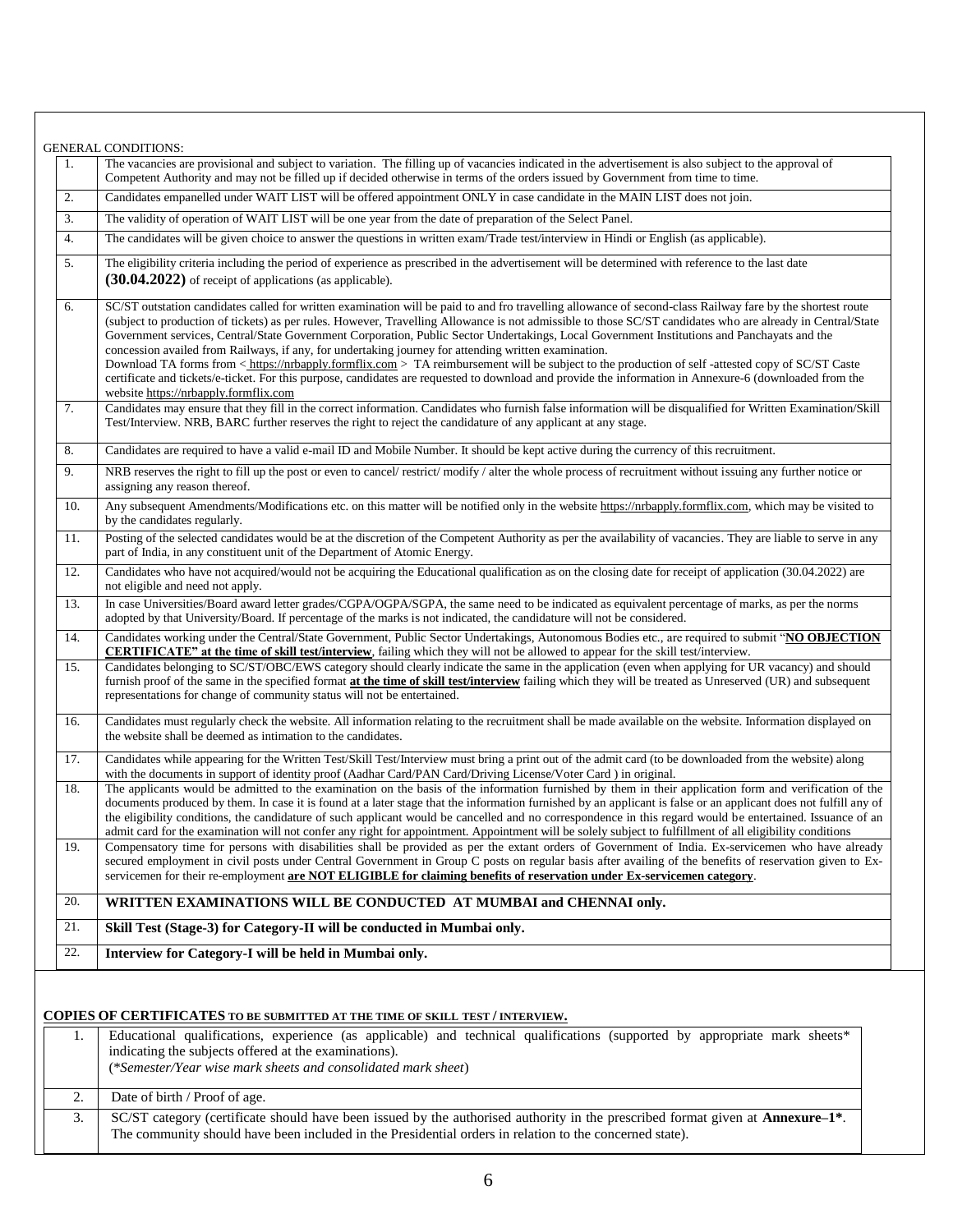| 4.                                                                                     | OBC candidate's caste certificate should be issued by an authorised authority in the prescribed format with non-creamy layer         |
|----------------------------------------------------------------------------------------|--------------------------------------------------------------------------------------------------------------------------------------|
|                                                                                        | certificate and the caste/community should have been included in the Central lists of Other Backward Caste. The crucial date for     |
|                                                                                        | determining the OBC non-creamy layer certificate will be the closing date of on-line application. The OBC candidates should also     |
|                                                                                        | enclose self declaration of non-creamy layer status in the format as given in <b>Annexure</b> $-2$ <sup>*</sup> .                    |
|                                                                                        | OBC for the purpose of AGE RELAXATION AND RESERVATION will mean "persons of OBC categories not belonging to the                      |
|                                                                                        | Creamy Layer" as defined in Government of India, Department of Personnel & Training OM No.36012/22/93-Estt.(SCT) dated               |
|                                                                                        | 08.09.93 and modified vide Government of India, Department of Personnel & Training OM No.36033/3/2004-Estt.(Res) dated               |
|                                                                                        | 09/3/2004, OM No. 36033/3/2004 - Estt.(Res.) dated 14/10/2008, OM No. 36033/1/2013-Estt (Res.) dated 27/05/2013 and latest           |
|                                                                                        | modification vide Government of India, Department of Personnel and Training OM No. 36033/1/2013-Estt (Res.) dated                    |
|                                                                                        | $13/09/2017$ (As per the format given in <b>Annexure-3</b> *).                                                                       |
| 5.                                                                                     | Disability Certificate from the appropriate authority regarding physical disability [as per the format given at Annexure-4*          |
|                                                                                        | (applicable to persons with disability).                                                                                             |
|                                                                                        | 1. According to the persons with disabilities (Equal Opportunities, Protection of Rights and Full Participation) Rules, 1996         |
|                                                                                        | notified on 31/12/1996 by the Central Government in exercise of the powers conferred by sub-section (1) and (2) of                   |
|                                                                                        | Section 73 of the Persons with Disabilities (Equal Opportunities, Protection of Rights and Full Participation) Act, 1995 (1          |
|                                                                                        | of 1996)], a disability certificate shall be issued by a Medical Board duly constituted by the Central or a State                    |
|                                                                                        | Government. The Central/State Government may constitute a Medical Board consisting of at least three members, out of                 |
|                                                                                        | which, at least, one member shall be a Specialist from the relevant field.                                                           |
|                                                                                        | 2. The certificate would be valid for a period of 5 years for those whose disability is temporary. The Medical Board shall           |
|                                                                                        | indicate the period of validity of the certificate where there are chances of variation in the degree of disability. For those       |
|                                                                                        | who acquired permanent disability, the validity can be shown as permanent. On representation by the applicant, the                   |
|                                                                                        | Medical Board may review its decision having regard to all the facts and circumstances of the case and pass such orders              |
|                                                                                        | in the matter as it thinks fit.                                                                                                      |
|                                                                                        | 3. Those SC/ST/OBC persons with disabilities selected on their own merit without relaxed standards along with other                  |
|                                                                                        | candidates will be considered against unreserved vacancies provided the post is identified for persons with disability of            |
|                                                                                        | relevant category (as applicable).                                                                                                   |
| 6.                                                                                     | Proof of the effect that they have been affected by 1984 riots (if claiming age relaxation).                                         |
|                                                                                        |                                                                                                                                      |
| 7.                                                                                     | EWS (Economically Weaker Section) Reservation: Candidates who are not covered under the scheme of reservation for                    |
|                                                                                        | SC/ST/OBC and whose family gross annual income is below Rs.8 Lakh (Rupees eight lakh) are to be identified as EWS for                |
|                                                                                        | benefit of reservation for EWS. The income shall also include income from all sources i.e. salary, agriculture, business, profession |
|                                                                                        | etc. for the financial year prior to the year of application. Also candidates whose family owns or possesses any of the following    |
|                                                                                        | assets shall be excluded from being identified as EWS, irrespective of family income :                                               |
|                                                                                        | (i) 5 acres of agricultural land and above;                                                                                          |
|                                                                                        | (ii) Residential flat of 1000 sq. ft. and above;                                                                                     |
|                                                                                        | (iii) Residential plot of 100 sq. yards and above in notified municipalities;                                                        |
|                                                                                        | (iv) Residential plot of 200 sq. yards and above in areas other than the notified municipalities.                                    |
|                                                                                        | The property held by a "Family" in different locations or different places/cities would be clubbed while applying the land or        |
|                                                                                        | property holding test to determine EWS status.                                                                                       |
|                                                                                        | The term "Family" for this purpose will include the person who seeks benefit of reservation, his/her parents and siblings below the  |
|                                                                                        | age of 18 years as also his/her spouse and children below the age of 18 years.                                                       |
|                                                                                        | The benefit of reservation under EWS can be availed upon production of an Income and Asset Certificate issued by a Competent         |
|                                                                                        | Authority. The Income and Asset Certificate issued by any one of the following authorities in the prescribed format as given in      |
|                                                                                        | Annexure 5 <sup>*</sup> shall only be accepted as candidate's claim as belonging to EWS:                                             |
|                                                                                        | (a) District Magistrate/Additional District Magistrate/Collector/Deputy Commissioner/Additional Deputy Commissioner/1stClass         |
|                                                                                        | Stipendiary Magistrate/Sub-Divisional Magistrate/Taluk Magistrate/Executive Magistrate/Extra Assistant Commissioner                  |
|                                                                                        | (b)Chief Presidency Magistrate/Additional Chief Presidency Magistrate/Presidency Magistrate                                          |
|                                                                                        | (c) Revenue Officer not below the rank of Tehsildar and                                                                              |
|                                                                                        | (d) Sub-Divisional Officer of the area where the candidate and/or his family normally resides.                                       |
|                                                                                        | The candidates applying against the vacancies reserved for EWS must possess Income and Asset Certificate as on closing date of       |
|                                                                                        | registration of application. Further, these candidates are also required to produce valid Income and Asset Certificate during        |
|                                                                                        | document verification. In case of non-compliance to these stipulations, their claim for reserved status under EWS will not be        |
|                                                                                        | entertained and the candidature / application of such candidates, if fulfilling all the eligibility conditions for General (UR)      |
|                                                                                        | category, will be considered under General (UR) vacancies only.                                                                      |
|                                                                                        |                                                                                                                                      |
|                                                                                        | EWS status as on the closing date for online application for the advertisement shall only be considered for availing reservation     |
|                                                                                        | benefits, if eligible. Any change in the community/EWS status of the candidate thereafter shall not be entertained                   |
| 8.                                                                                     | The candidates claiming relaxation under the category of 'Ex-Servicemen' are required to provide information in Annexure 7           |
| 9.                                                                                     | Any other relevant certificates (as applicable).                                                                                     |
| *Annexures 1 to 7 can be downloaded from the website < https://nrbapply.formflix.com > |                                                                                                                                      |
|                                                                                        |                                                                                                                                      |
| <b>WARNING:</b>                                                                        |                                                                                                                                      |

1. Mere fulfilling of requirements as laid down in the advertisement does not qualify a candidate for a written test/interview. No correspondence will be entertained with candidates not selected.